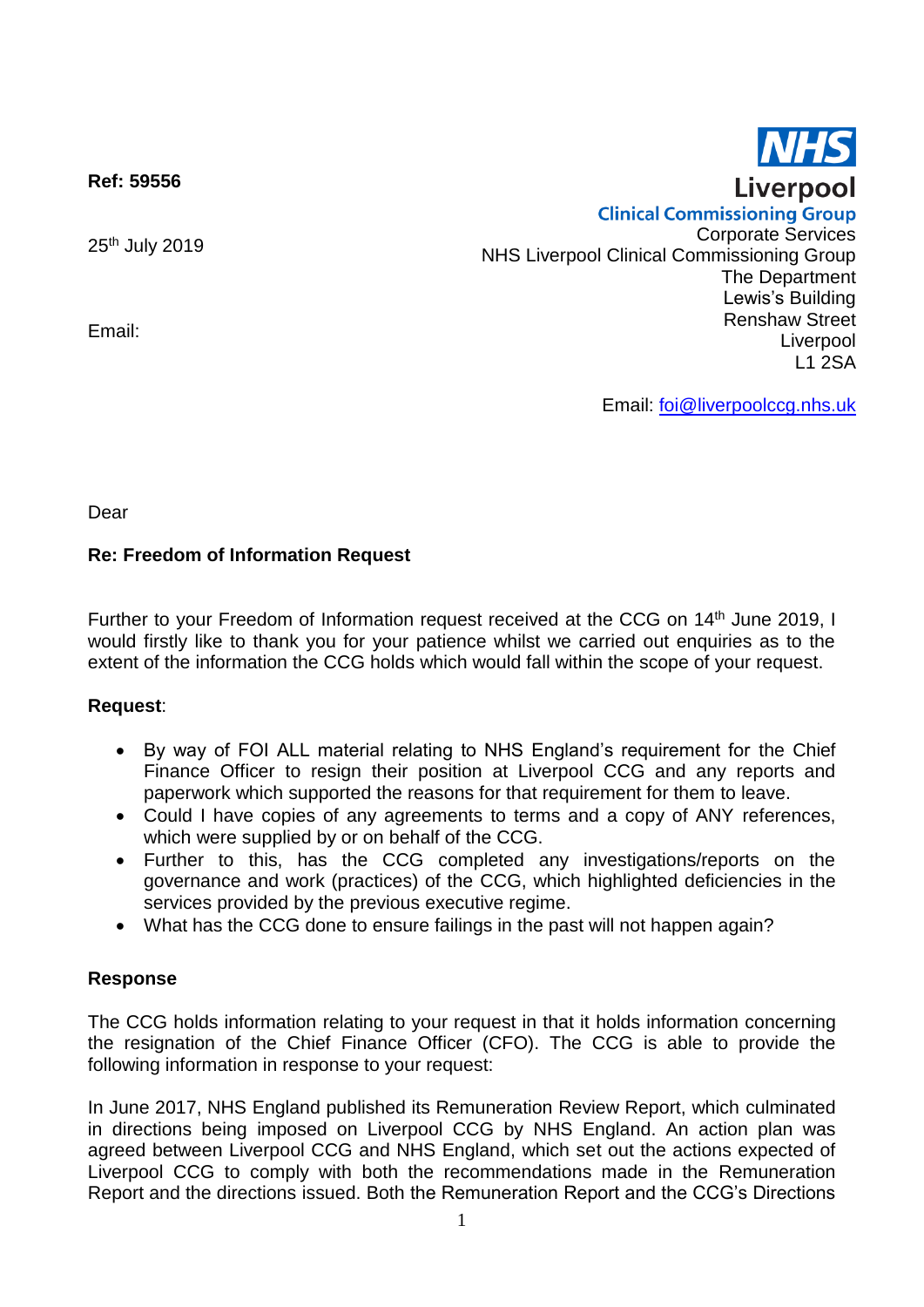are within the public domain and therefore the CCG relies on section 21 of the Freedom of Information Act ("FOIA") in not disclosing these documents in response to your request. We also understand that you have previously gained access to these specific documents.

The summary narrative below provides a timetable of events leading to the then Chief Finance Officer's resignation from NHS Liverpool CCG:

- On 8<sup>th</sup> August 2017, a meeting of the CCG Governing Body and Senior Management Team was held to discuss the matter. Representatives from NHS England also attended the meeting. NHS England outlined the subsequent imposition of legal Directions upon the CCG by NHS England, which were to come into effect from 22nd August 2017;
- On 9<sup>th</sup> August 2017, the CFO agreed to resign their position. Negotiations with the CFO and their legal advisers were held as to their departure from the post;
- The CFO resigned their position as Chief Finance Officer with the CCG on 11<sup>th</sup> August 2017;
- On 12<sup>th</sup> September 2017 the CCG's Governing Body formally approved the actions required of the CCG and associated terms and conditions, which concluded with the resignation of the CFO.

However, in relation to the remainder of the information held by the CCG, the CCG relies on the following exemptions in not disclosing the information. It is possible that some information could be provided; however, to be able to do this, the number and extent of redactions required to the information held in reliance on the exemptions referred to below would mean that the information disclosed would be meaningless.

# **Correspondence between NHS England and Liverpool CCG and Private (Part 2) Minutes of the CCG's Governing Body**

Liverpool CCG holds correspondence between the CCG and NHS England, including notes of telephone discussions with NHS England. The CCG also holds information presented to the Governing Body of the CCG in private session. Some of this information will be the personal data of the CFO and the CCG deems such information exempt from disclosure in reliance on sections 40(2) and 41 of the FOIA, as referred to below.

Some of the information held is deemed to be exempt from disclosure in reliance on sections 31(1)(g) and 31(2)(b) and (c) of the FOIA. This is on the basis that its disclosure would be likely to prejudice the exercise by the CCG and NHS England of their functions for the purposes of ascertaining whether any person is responsible for any improper conduct, or whether any circumstances which would justify regulatory action, exist or may arise.

The outcome of the exercise of the CCG's and NHS England's functions was a report by NHS England culminating in recommendations being made to the CCG and directions subsequently being imposed. As stated above, this information is already within the public domain. If the CCG were to disclose the detail of its communications and correspondence with NHS England into the public domain, it would be likely to prejudice how such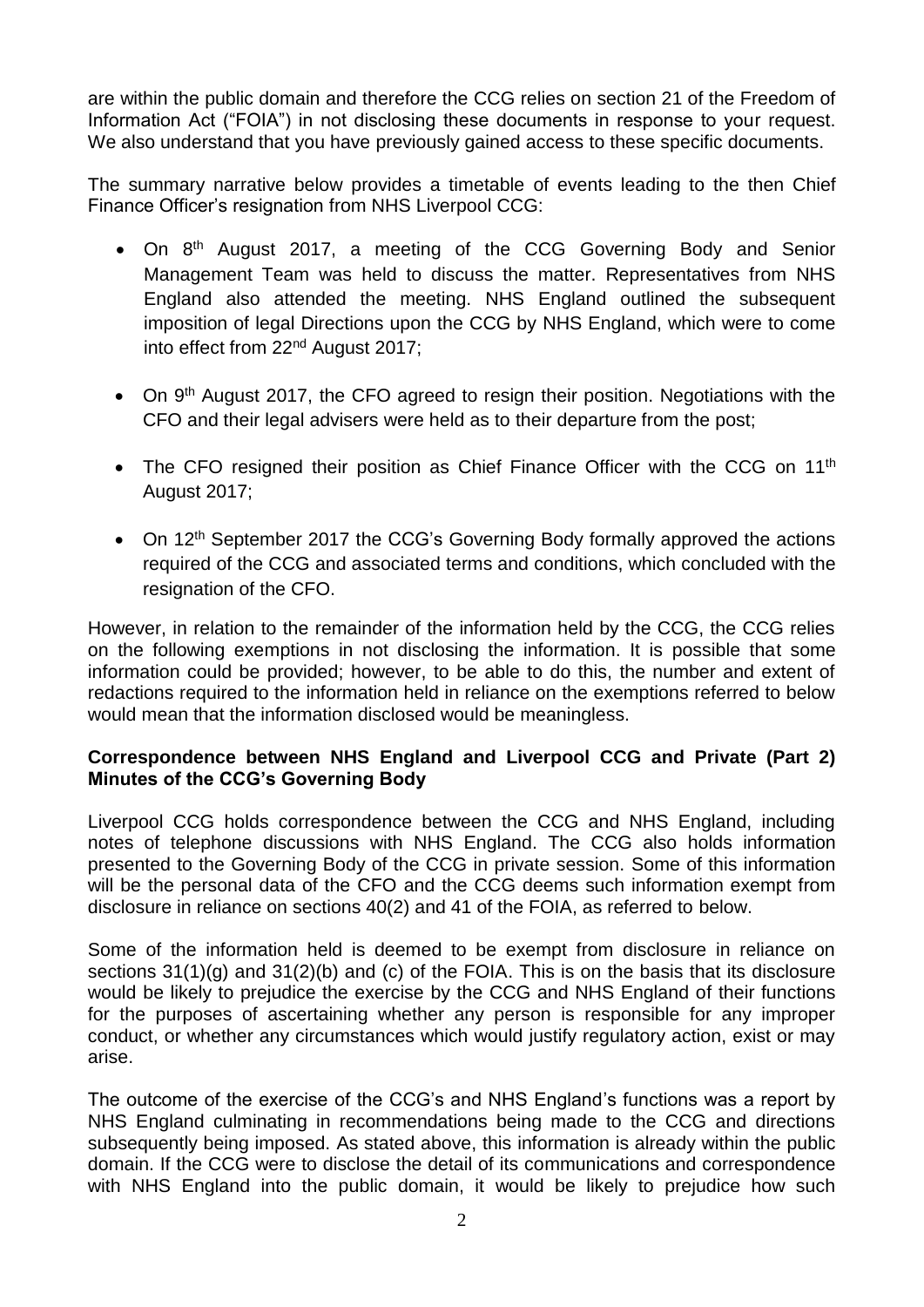functions were carried out in future (in view of the sensitivity of the circumstances) as it would impact on the way in which the two statutory bodies engaged with each other and the matters that were discussed and explored in written communications. It might also deter personnel from both bodies who gave information and assisted the review from cooperating and contributing in the same way in future if they understood that their respective contributions would be made public.

If the CCG were to disclose the information provided to the Governing Body in private session this would be likely to prejudice the way in which the CCG operates in future and conducts its Governing Body meetings in private session.

In considering the public interest test, as referred to above the conclusion of NHS England's Remuneration Review of Liverpool CCG (and the resultant actions) are already in the public domain. The public interest in transparency and accountability has therefore, in the CCG's view, already been satisfied. The CCG does not therefore deem it is in the public interest for detailed communications between the CCG and NHS England, or the Governing Body private session information concerning the review and the CFO's resignation, to be disclosed into the public domain. A significant proportion of the information constitutes 'personal data' and the circumstances in which this information has been created and processed are sensitive. The CCG believes that the public interest in maintaining the exemption (to prevent prejudice to the exercise of the CCG's and NHS England's functions) outweighs the public interest in disclosing the information.

Some of this information held is also deemed to be exempt information in reliance on section 36(2) (b) and/or (c) of the FOIA on the basis that disclosure would be likely to inhibit the free and frank provision of advice or the free and frank exchange of views for the purposes of deliberation, or would otherwise be likely to prejudice the effective conduct of public affairs.

The qualified person at the CCG for the purposes of this exemption is the CCG's Chief Officer. Ms Ledward has considered this matter and concluded that in her reasonable opinion disclosure would be more likely than not to have the above effect. In reaching this conclusion, she relies on the same issues as identified above with regards to the impact that disclosure would be likely to have on the future exercise of the CCG's and NHS England's functions, communications between the two bodies and the way in which the CCG's Governing Body deliberates over confidential matters in private session.

Again, the public interest test has been considered and the same conclusion reached as above for the same reasons. The CCG believes that the public interest in maintaining the exemption (to prevent the inhibition or prejudice set out in section 36(2) (b) and (c)) outweighs the public interest in disclosing the information.

# **Personal data – about the CFO and others**

The CCG deems this information exempt from disclosure under section 40(2) of the FOIA. This is a two stage test and to rely on this exemption, the criteria in section 40(2)(a) and section 40(2)(b) must be met:

"(2) Any information to which a request for information relates is also exempt information if—

(a) it constitutes personal data which does not fall within subsection (1), and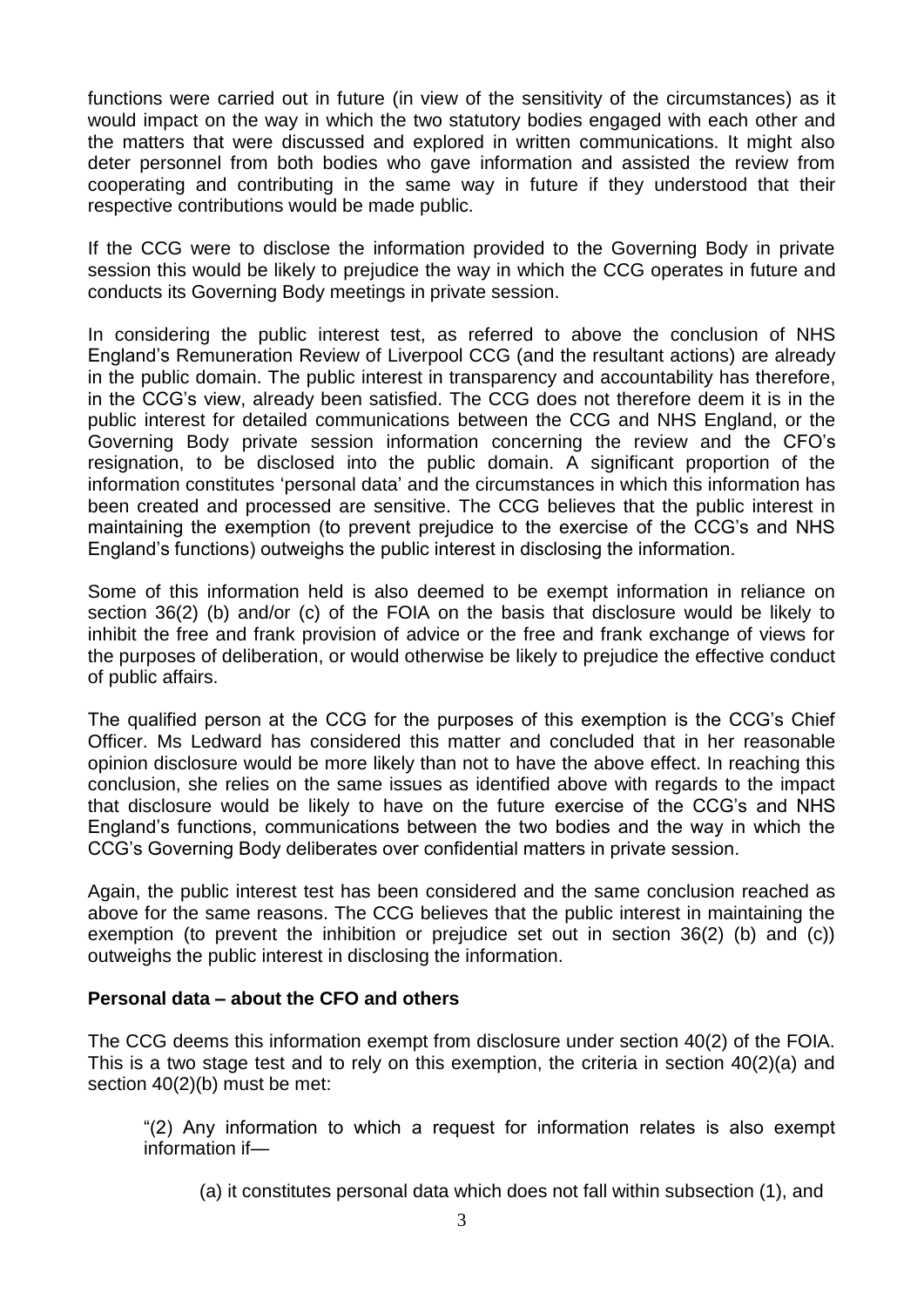(b) the first, second or third condition below is satisfied.

The data does not fall within subsection (1) as the CFO is not making the request to access their own data. The personal data is data relating to somebody other than yourself and therefore the criteria in section 40(2)(a) is met.

The CCG believes that the criteria in section 40(2)(b) is also met because the first condition is satisfied. The first condition reads as follows:

"(3A) The first condition is that the disclosure of the information to a member of the public otherwise than under this Act—

(a) would contravene any of the data protection principles".

The data protection principles are set out at Article 5 of the General Data Protection Regulation 2018 ('GDPR'). Disclosure of the personal data relating to the CFO would breach Article 5(1)(a) of the GDPR as processing in this manner would not be lawful or fair. The CFO has not provided consent for their personal data to be disclosed in this manner and the CCG does not believe it is fair or reasonable to disclose such data. As regards the lawfulness of disclosure, the CCG has considered whether Article 6(1)(f) of the GDPR would permit the disclosure of the data. This reads:

*"Processing is necessary for the purposes of the legitimate interests pursued by the controller or by a third party, except where such interests are overridden by the interests or*  fundamental rights and freedoms of the data subject which require protection of personal *data, in particular where the data subject is a child."*

In view of the information which is already publically available regarding NHS England's review of the CCG and the CFO's resignation, and in view of the information provided by the CCG in response to your request, the CCG does not believe that the disclosure is necessary for the purposes of legitimate interests pursued by you, nor does it believe that any such legitimate interests would override the interests or fundamental rights to privacy of the CFO.

In considering the impact on the CFO, the CCG has considered each of the tests set out in the ICO's guidance on section 40.

"*What potential harm or distress may disclosure cause?"* It is likely that disclosure would cause considerable distress to the CFO in view of the nature of the information held and the circumstances in which the information was obtained/created. The CFO's resignation was subject to agreed terms and conditions, which the CCG believes is exempt from disclosure in reliance on section 40(2).

*"Is the information already in the public domain?"* Some of the personal information held by the CCG is not in the public domain. However, a large amount of information about the CFO's resignation and the directions given to the CCG *is* within the public domain.

*"Is the information already known to some individuals?"* Some of the personal data held will be known to a small group of individuals other than the data subject i.e. employees of the CCG and NHS England involved in the review and the CFO's resignation, and any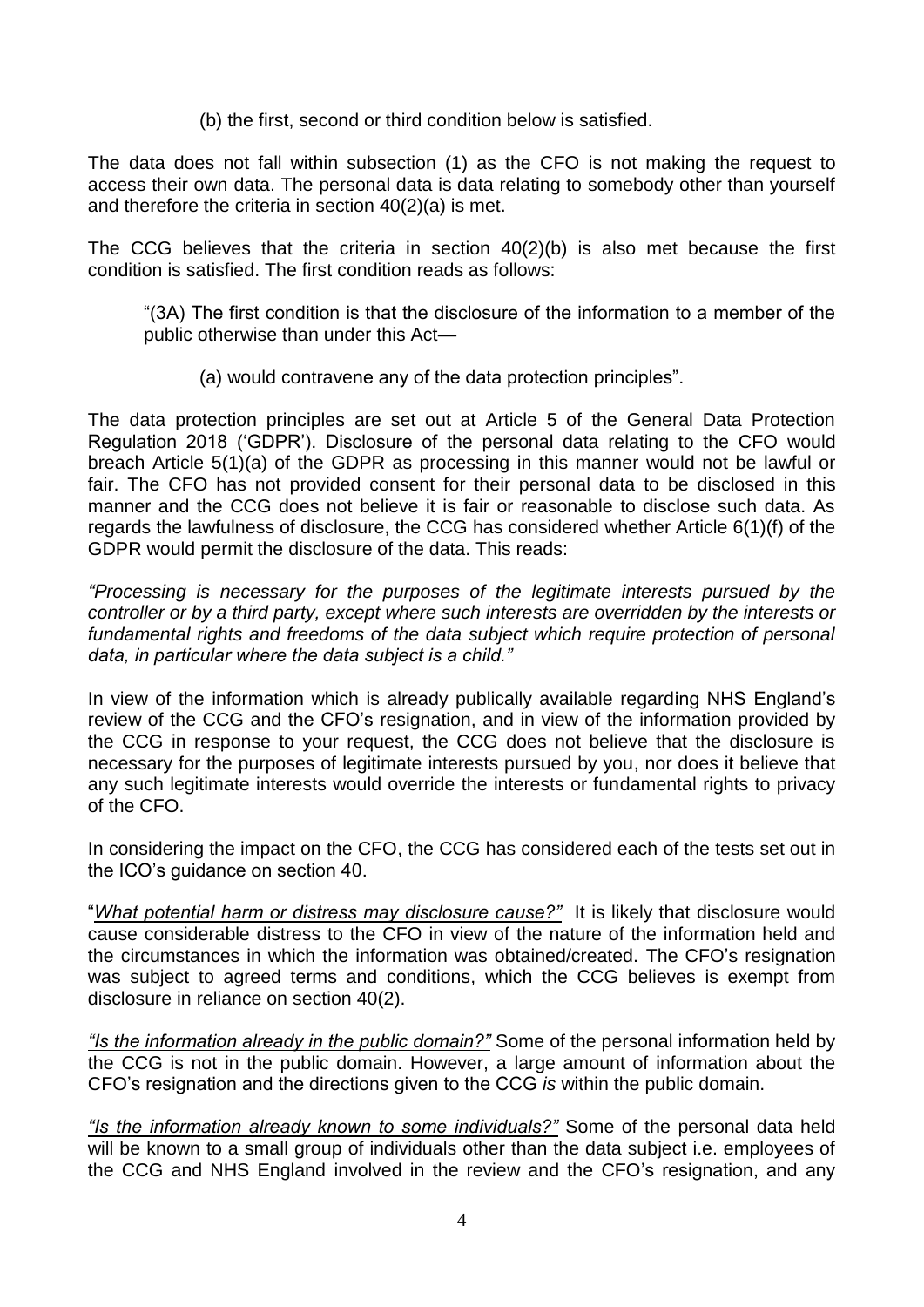legal professionals involved. However, a disclosure to the public at large would not be deemed lawful or fair.

*"Has the individual expressed concern or objected to the disclosure?"* and *"What are the reasonable expectations of the individual?"* The CFO's resignation was subject to agreed terms and conditions. The CFO therefore has a very strong and reasonable expectation that such details will not be disclosed. The CFO will also have an expectation that their right to a private life under the Human Rights Act 1998 will be respected. Details of the CFO's resignation are already within the public domain.

For these reasons, the CCG has concluded that when balancing the legitimate interest in transparency in public life against the privacy of the individual concerned, the privacy rights of the individual outweigh any legitimate interests in disclosure.

It is also the case that the criteria in section  $40(2)(b)$  is met because the third condition is satisfied in relation to some of the information held. The third condition reads:

"(4A) The third condition is that….on a request under Article 15(1) of the GDPR…. for access to personal data, the information would be withheld in reliance on provision made by or under section 15, 16 or 26 of, or Schedule 2, 3 or 4 to, the Data Protection Act 2018…"

The CCG believes that if the CFO were to make a subject access request for their own personal data held by the CCG, some of the data would be withheld in reliance on provisions within Schedule 2 of the Data Protection Act 2018. In applying the public interest test to this exemption, the CCG believes that the public interest in maintaining the exemption (on the basis that in the CCG's view it would be a breach of the data protection principles to disclose into the public domain detailed personal information that would not be disclosed to the data subject in response to a subject access request) outweighs the public interest in disclosing the information.

In view of the above, the CCG deems the information to be exempt from disclosure under section 40(2) of the FOIA.

No reference has been provided by the CCG in respect of the CFO. A personal reference was provided by the then Chair of Liverpool CCG. Liverpool CCG does not hold a copy of this reference and was unaware of its release at the time.

# **Legal Advice**

Legal advice was obtained by both the CCG and by the CFO in relation to the CFO's resignation from the CCG and the terms and conditions of their departure. The CCG holds legal advice provided to the CCG and also holds correspondence between the CCG and the CFO's legal advisers. The CCG deems such information to be subject to legal professional privilege and therefore exempt from disclosure under section 42 of the FOIA. As information is already within the public domain as regards NHS England's review of the CCG and the CFO's resignation, the CCG has considered the public interest test and does not deem it to be in the public interest for the precise details of the terms and conditions of the CFO's resignation, nor for legal advice in relation to those terms and conditions to be disclosed in view of the confidential and sensitive nature of the issue at hand. The CCG believes therefore that the public interest in maintaining the exemption outweighs the public interest in disclosing the information.